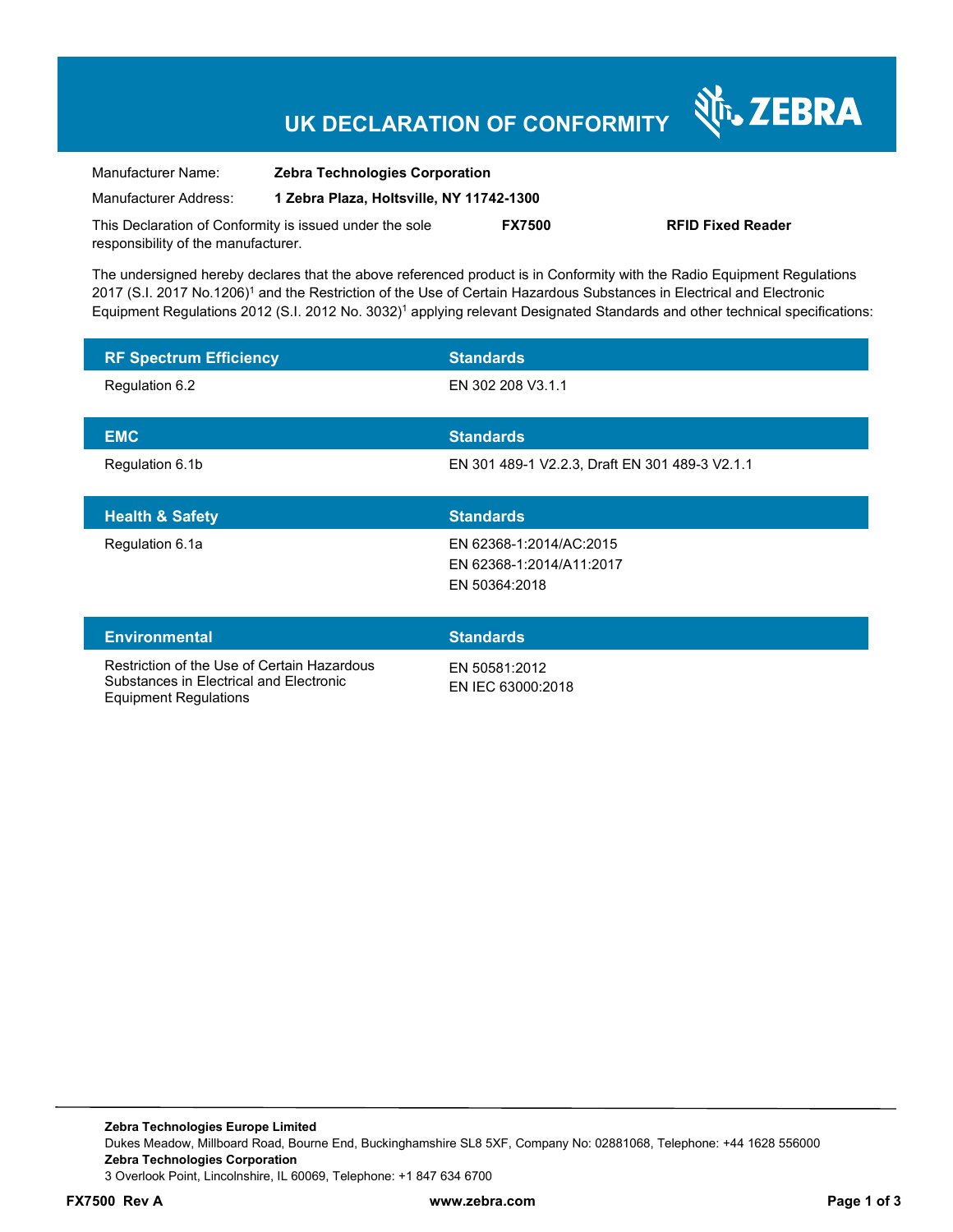### **UK DECLARATION OF CONFORMITY**



With regard to the Radio Equipment Regulations 2017 (S.I. 2017 No.1206)<sup>1</sup>, the conformity assessment procedure referred to in regulation 41(4)(a) and detailed in Schedule 2 has been followed.

 $^{\rm 1}$  As amended by applicable EU withdrawal legislation implemented at the time of issuing this declaration

**Signed on behalf of Zebra Technologies Corporation** 

*(Signature of authorized person)* Marco Belli Rev: A Alexander Communication of the Communication of the Communication of the Communication of the Communication of the Communication of the Communication of the Communication of the Communication of the Comm Sr. Manager, Regulatory **Date: 26 August 2021** Controller Manager, Regulatory **Date: 26 August 2021** Place: Bourne End, UK